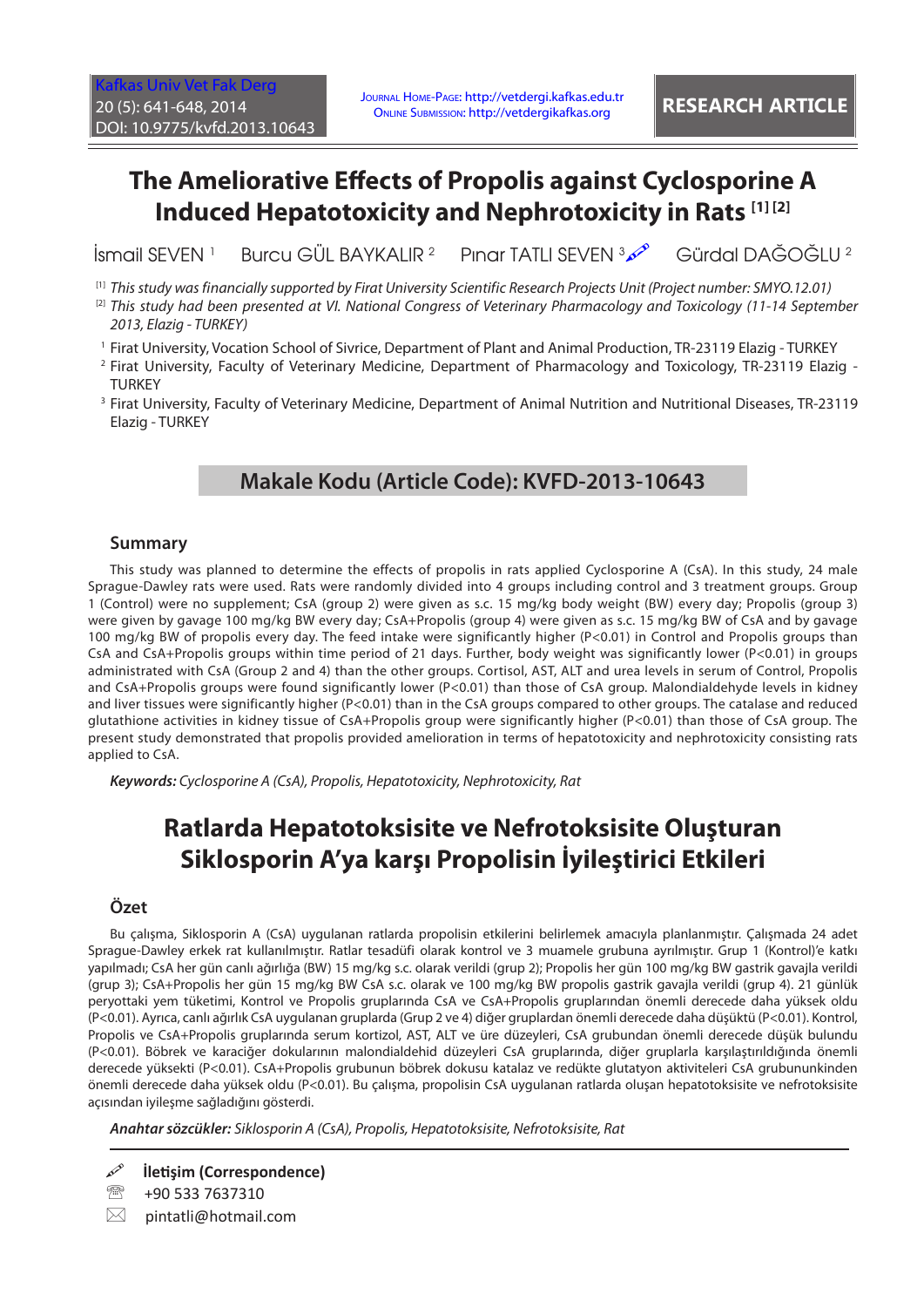### **INTRODUCTION**

Cyclosporine A (CsA) is an immunosuppressive drug that has considerably improved the survival of transplant patients in recent years [\[1-3\]](#page-5-0). However, several side effects have been associated with CsA treatment, such as hypertension, nephrotoxicity and neurotoxicity  $[4]$ . All alterations in mitochondrial functions, covalent binding of CsA metabolites to proteins, elevated thromboxane synthesis, and lipid peroxidation have been implicated in the CsA-mediated cell damage. Whereas its precise toxic mechanisms remain to be investigated, lipid peroxidation ascribable to oxygen radicals produced in the kidney has been proposed to be one of the major mechanisms for CsA nephrotoxicity and cell injury, which are partly reversed by some antioxidants<sup>[5]</sup>.

The antioxidant serves as a defensive factor against free radicals in the body. Enzymes such as catalase (CAT), superoxide dismutase (SOD), glutathione peroxidase (GSH-Px**)** and non enzymatic antioxidant such as reduced glutathion (GSH) are the main system that opposes oxidation. If production free radicals overwhelm the capacity of enzymatic system, the second line of defense (vitamins) may come to action  $[6,7]$ . Antioxidants such as vitamin C and E extinguish free radicals and become oxidized and non-active [\[8,9\].](#page-6-0) Propolis contains about 300 constituents. In these days, propolis has gained popularity in connection with oxidative stress  $[10]$  and used widely as a food additive to improve health and prevent diseases such as inflammation, heart disease, diabetes and even cancer [\[11,12\].](#page-6-0) Flavonoids of propolis are one of the most important compounds. Compounds of propolis are being used for many biological and pharmacological activities including anticancer, anti-inflammatory, antimicrobial and antioxidant <a>[10,13]</a>. Flavonoids and various phenolics in propolis have been appeared to be capable of scavenging free radicals and thereby defending lipids and other compounds such as vitamin C from being oxidized or break down during oxidative stress <a>[\[7\]](#page-6-0)</a>. Propolis widely began to attract the attention of scientists. The results of many animal researches showed that propolis may relieve the negative effects of oxidative stress on the body's defense system [\[10,14,15\]](#page-6-0).

This study was planned to determine the effects of propolis on feed intake (FI), body weight (BW), body weight change (BWC), some blood parameters and antioxidant status in rats applied CsA which induced neprotoxicity and hepatotoxicity.

## **MATERIAL and METHODS**

### *Drugs*

CsA (Sandimmun® enj. sol., 50 mg/ml, Novartis) and propolis (Ari Dunyasi Firm, Istanbul-Turkey) were both dissolved in ethanol. CsA was injected as sub-cutaneous (s.c.) 15 mg/kg and propolis was given by gavage daily 100 mg/kg during the experimental period (for 21 days). CsA and propolis doses have been chosen, respectively, according to Rezzani et al.<sup>[3]</sup> and Seo et al.<sup>[16]</sup>.

#### *Animals, Diet and Treatment*

Twenty-four healthy adult male Sprague-Dawley rats (8-10 weeks old, 280-300 g BW) were used in this study. The animals were obtained from Firat University, Experimental Research Centre (Elazig, Turkey) and were housed in stainless steel cages under standard laboratory conditions (24±3°C, 40-60% humidity, 12 h dark/light cycle). A standard commercial pellet diet (Elazig Food Company, Elazig/ Turkey) containing 23% crude protein and 2.650 kcal/kg metabolic energy, and fresh drinking water were given *ad libitum*. The protocol for the use of animals was approved by the National Institutes of Health and Local Committee on Animal Research. This study was approved by the Animal Ethical Committee of Firat University (18.04.2012/57).

Rats were randomly divided into the Control and 3 treatment groups. Rats were housed in individual cages. During a 21 days period, while Control group: No supplement, group 2: CsA were given s.c. 15 mg/kg BW of CsA every day; group 3: Propolis were given by gavage 100 mg/kg BW of propolis every day; group 4: CsA+Propolis were given by s.c. 15 mg/kg BW of CsA and 100 mg/kg BW of propolis were given by gavage every day. Rats were individually weighed initially and then weekly to monitor the BW. In addition, FI and BWC at 7, 14 and 21 days of the experiment were determined. No rat died during experimental period.

#### *Sample Collection*

After 24 h of last application, rats were anaesthetized by light inhalation of diethyl ether and were decapitated, then 1.5 ml blood sample from each rat was collected for biochemical analysis. The kidney and liver tissues were removed for biochemical analysis. These samples were stored at -20°C until further analysis.

#### *Biochemical Analysis*

Serum cortisol, glucose, albumin, globulin, total protein, urea, triglycerides, HDL, VLDL, LDL, total cholesterol, creatinine, AST and ALT values were determined using autoanalyzer.

#### *Extraction Procedure of Propolis*

0.1 g sample was extracted, in 3 parallels, with 25 mL 60% ethanol and incubated for 6 days, vortexing every day. At the end of the  $6<sup>th</sup>$  day of incubation, the extracts were sonicated for 10 min and then centrifuged for 10 min at 4.000 rpm and  $4^{\circ}C$  <sup>[1[7\]](#page-6-0)</sup>. The extracts were then used for the spectrophotometric analysis of total phenolic content,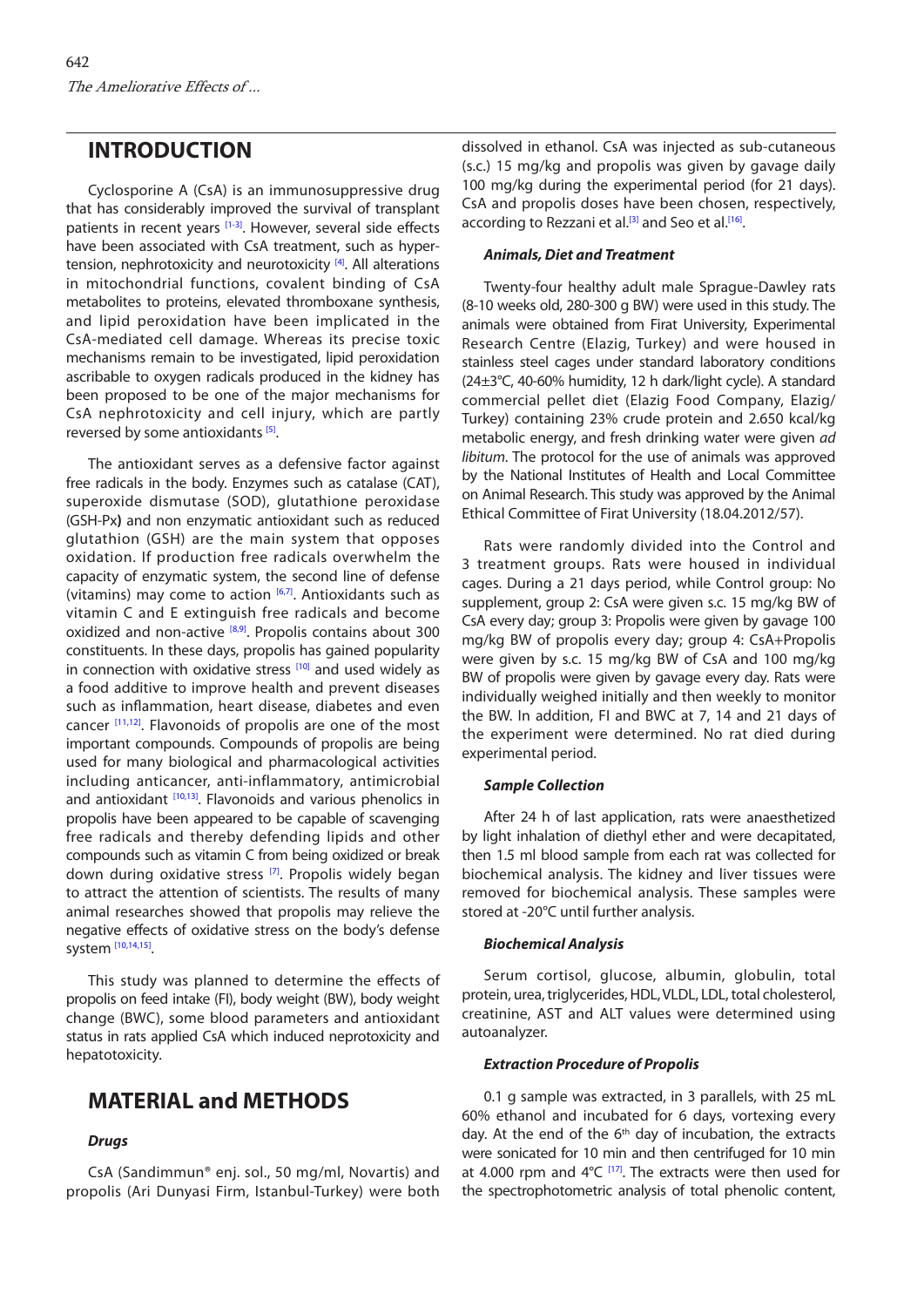<span id="page-2-0"></span>total flavonoid content, and total antioxidant capacity. HPLC analysis was also performed to determine the phenolic profile of the propolis sample.

#### *Spectrophotometric Assays*

*Analysis of Total Phenolics:* The amount of total phenolics in extracts was determined with the Folin-Ciocalteau reagent using the method of Velioglu et al.<sup>[18]</sup>. To 0.1 mL of each sample (three replicates), 0.75 mL 0.1 N Folin-Ciocalteau reagent and 0.75 mL  $\text{Na}_2\text{CO}_3$  (6%, w/v) were added. After 1.5 h, the absorbance was measured at 725 nm using spectrophotometer. Results were expressed as mg gallic acid equivalent (GAE)/g fresh weight sample *(Table 1)*.

*Analysis of Total Flavonoids:* The total flavonoid content was determined using the colorimetric method reported by Kim et al.<sup>[19]</sup>. 1 mL extract was mixed with 0.3 mL 5% NaNO<sub>2</sub> at t=0 min. Then 0.3 mL 10% AlCl<sub>3</sub> was added at t=5 min. After 6 min, 2 mL 1 N NaOH was added and the solution was mixed. The absorbance was measured against prepared water blank at 510 nm. Total flavonoid content was expressed as mg quercetin equivalents (QE)/ g fresh weight sample *(Table 1)*.

*Analysis of Total Antioxidant Capacity - DPPH Method:*  The antioxidant activity of the propolis extracts were assessed on the basis of the radical scavenging effect of the stable DPPH free radical [\[20\].](#page-6-0) 0.1 mL extract was added to 2 mL 0.1 mM DPPH in methanol solution in a test tube. After incubation for 30 min at room temperature, the absorbance of each solution was determined at 517 nm against blank (methanol). The results were expressed as mg trolox equivalent antioxidant capacity (TEAC)/g fresh weight sample *(Table 1)*.

*Analysis of Total Antioxidant Capacity - CUPRAC Method:*  The CUPRAC (Cupric Reducing Antioxidant Capacity) method was utilized using the method described by Apak et al.<sup>[\[21\]](#page-6-0)</sup>. First, 1 mL of 0.01M copper (II) chloride (CuCl<sub>2</sub>), 1 mL of 0.0075 M neocuproine (Nc), 1 mL of ammonium acetate (NH<sub>4</sub>Ac) buffer (pH 7.0) was mixed in a test tube. Subsequently, 0.1 mL of sample extract or Trolox was added to this mixture. Lastly, 1 mL of MQ water was included to make the final volume 4.1 mL. After 1h reaction time,

| Table 1. The total phenolic content, total flavonoid content and total<br>antioxidant capacity values of propolis                                                                                                 |                                 |  |  |  |
|-------------------------------------------------------------------------------------------------------------------------------------------------------------------------------------------------------------------|---------------------------------|--|--|--|
| Tablo 1. Propolisin toplam fenolik madde, toplam flavonoid madde ve<br>toplam antioksidan kapasite değerleri                                                                                                      |                                 |  |  |  |
| <b>Content of Propolis</b>                                                                                                                                                                                        | <b>Amount in 1 g Propolis *</b> |  |  |  |
| <b>Total Phenolics</b>                                                                                                                                                                                            | 139.1 $\pm$ 1.8 mg GAE          |  |  |  |
| <b>Total Flavonoids</b>                                                                                                                                                                                           | 397.6±1.2 mg QE                 |  |  |  |
| <b>Total Antioxidant Capacity - DPPH</b>                                                                                                                                                                          | $269.5\pm0.4$ mg TEAC           |  |  |  |
| <b>Total Antioxidant Capacity - CUPRAC</b><br>$494.5 \pm 1.3$ mg TEAC                                                                                                                                             |                                 |  |  |  |
| $*$ Values are given as mean $\pm$ standard deviation of the values found for<br>three replicates; GAE: Gallic Acid Equivalent; QE: Quercetin Equivalents;<br><b>TEAC:</b> Trolox Equivalent Antioxidant Capacity |                                 |  |  |  |

absorbance was measured at 450 nm. The results were expressed as mg TEAC/g fresh weight sample *(Table 1)*.

#### *Determination of Phenolic Profile by HPLC Analysis*

Filtered extracts were analysed using a W600 Waters HPLC system coupled to a Waters 996 photodiode array (PDA) detector as described previously [\[22,23\]](#page-6-0). Compounds were separated using a C18 column (150x4.6 mm, 3 μ) and applying a gradient from 95% to 25% MQ and a 5-75% acetonitrile, both in 0.1% trifluoroacetic acid (TFA) (1 mL/min flow rate) across a period of 50 min. Phenolics of propolis were detected at 280, 312, and 360 nm. For quantification, dose-response curves of available pure standards (0-500 μg/mL) were used as reference *(Table 2)*.

#### *Lipid Peroxidation*

The levels of MDA were measured as described by Candan and Tuzmen [\[24\].](#page-6-0) One gram sample was homogenized in 4 ml of 20 mM phosphate buffer (pH 7.4). Then the homogenate centrifuged at 15.000 x g for 15 min. The supernatant was used for analysis. Tissue lipoperoxides were hydrolyzed in dilute sulfuric acid (H<sub>2</sub>SO<sub>4</sub>, 1%) and then by boiling in phosphoric acid  $(H_3PO_4)$ . MDA is reacted with thiobarbituric acid (TBA) to form MDA-TBA. Tissue proteins are precipitated with methanol and removed from the reaction mixture by centrifugation. HPLC analysis was performed using Scimadzu LC-20AT HPLC system. A mobile phase consisted of 40:60 (v/v) methanol-KH<sub>2</sub>PO<sub>4</sub>. The C<sub>18</sub> column (150x4.6 mm, 5 µm, Fortis) was used with a flow rate of 0.6 ml/min (30°C), sample run was 10 min, injection volume was 20 µl and fluorescence detector wavelengths were set at 532 nm (excitation) and 553 nm (emission). Results were expressed µg/ml homogenate.

#### *Reduced Glutathione*

The GSH levels were measured spectrophotometrically at 412 nm using the method of Ellman <sup>[25]</sup>. The protein content in the kidney and liver was measured using by method of Lowry et al.<sup>[26]</sup> with bovine serum albumin as the standard.

| Table 2. Phenolic substances and quantities defined in propolis<br>Tablo 2. Propoliste tanımlanan fenolik maddeler ve miktarları |               |  |  |  |
|----------------------------------------------------------------------------------------------------------------------------------|---------------|--|--|--|
| <b>Phenolics</b><br>Amount (mg/g) $*$                                                                                            |               |  |  |  |
| Pinobanksin                                                                                                                      | $8.9 + 0.5$   |  |  |  |
| Pinostrobin                                                                                                                      | $5.5 \pm 0.3$ |  |  |  |
| Pinocembrin                                                                                                                      | $3.4 \pm 0.2$ |  |  |  |
| Chrysin                                                                                                                          | $2.7 + 0.1$   |  |  |  |
| Galangin                                                                                                                         | $2.2 + 0.2$   |  |  |  |
| Apigenin                                                                                                                         | $1.7 + 0.1$   |  |  |  |
| Kaempferol                                                                                                                       | $0.7 + 0.0$   |  |  |  |
| Luteolin                                                                                                                         | $0.6 + 0.0$   |  |  |  |
| * Values are given as mean ± standard deviation of the values found for<br>three replicates                                      |               |  |  |  |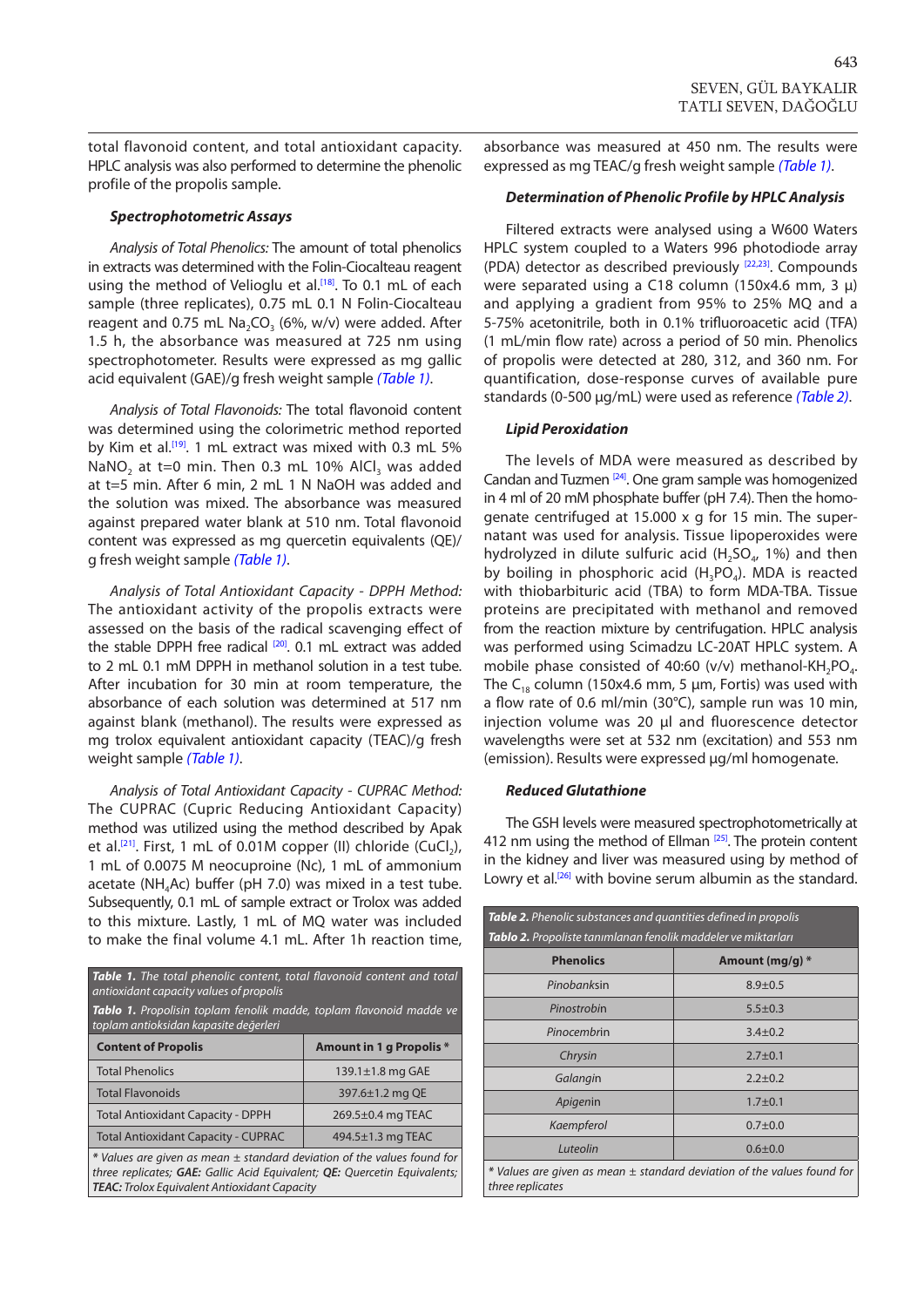<span id="page-3-0"></span>The GSH level was expressed as nmol/mg protein.

#### *Catalase*

The kidney and liver tissue CAT activity was determined according to the method of Aebi<sup>[\[27\]](#page-6-0)</sup>. The principle of the method is based on the determination of the rate constant (k) for the H<sub>2</sub>O<sub>2</sub> decomposition rate at 240 nm. Results were expressed as k/g protein.

#### *Statistical Analysis*

All values were presented as mean±SD. Differences were considered to be significant at *P<0.05*. Statistical analysis was performed using one-way ANOVA and *post hoc* Duncan's significance difference test by SPSS 21<sup>[\[28\]](#page-6-0)</sup> program.

### **RESULTS**

The FI were significantly higher in Control and Propolis groups than CsA and CsA+Propolis groups in period of 21 days (*P<0.01*) *(Table 3)*. FI of Control, CsA, Propolis and CsA+Propolis groups were found as 4.11, 3.79, 4.22 and 3.83 g/day/animal in period of 21 days, respectively (*P<0.01*). The BW were significantly lower in groups administrated with CsA than other groups (*P<0.01*). Body weight of Control, CsA, Propolis and CsA+Propolis groups were found as 330.20, 257.50, 338.11 and 280.33 g/animal in period of 21 days, respectively (*P<0.01*) *(Table 3)*. The decrease of BW were significantly highest in CsA group compared with the other groups (*P<0.01*). Further, BWC of Control, CsA, Propolis and CsA+Propolis groups were found as 1.95, -1.58, 1.79, -0.83 g within a period of 21 days, respectively (*P<0.01*). The results indicate that CsA had negative effects on the FI, BW and BWC. Based on the BWC values, the negative impact of CsA on BWC was decreased

by oral administration of propolis *(Table 3)*. Cortisol, HDL, LDL, VLDL, total cholesterol, AST, ALT and urea levels of Control group were significantly lower than those of CsA group (*P<0.01*) *[\(Table 4\)](#page-4-0)*. Cortisol, AST, ALT and urea levels of Control, Propolis and CsA+Propolis groups were found significantly lower than those of CsA group (*P<0.01*) *(Table 4)*[. Furthermore, MDA levels in kidney and liver were](#page-4-0)  significantly the highest in the CsA groups compared to Control, Propolis and CsA+Propolis groups (*P<0.01*) *(Table 5)*[. The CAT and GSH activities of CsA+Propolis groups](#page-4-0)  in kidney were significantly found higher than those of CsA group (*P<0.01*). GSH activity of CsA+Propolis groups in liver was determined significantly higher than that of CsA group (*P<0.05*) *[\(Table 5\)](#page-4-0)*.

### **DISCUSSION**

Cyclosporine A (CsA) is a drug most frequently used in transplant surgery because of its potent immunosuppressive action. However, its clinical use is accompanied by adverse side effects such as hypertension, nephrotoxicity and hepatotoxicity<sup>[29]</sup>. Previous studies established that reactive oxygen species production and oxidative stress situation are involved in CsA hepatotoxicity  $[30,31]$ . The present work investigated the effect of propolis supplementation on the severity of CsA-induced oxidative stress, nephrotoxicity and hepatotoxicity.

The chemical composition and biological activities of propolis depend mainly upon the local flora, the geographic region, and the climate. Thus, development of analytical methods to evaluate the antioxidant capacity and to discriminate the floral origin of propolis is necessary. There are numerous methods for determining the antioxidant capacity of soluble natural extracts as well as for insoluble food components [\[32\]](#page-6-0).

| Table 3. Effects of propolis on feed intake (FI), body weight (BW) and body weight change (BWC) of experimental groups (g)<br>Tablo 3. Deneme gruplarının, yem tüketimi (FI), canlı ağırlığı (BW) ve canlı ağırlık değişimi (BWC) üzerine propolisin etkileri (g) |                 |                                                                                                                                     |                               |                              |                               |           |
|-------------------------------------------------------------------------------------------------------------------------------------------------------------------------------------------------------------------------------------------------------------------|-----------------|-------------------------------------------------------------------------------------------------------------------------------------|-------------------------------|------------------------------|-------------------------------|-----------|
| <b>Performance</b>                                                                                                                                                                                                                                                | <b>Days</b>     | <b>Control</b>                                                                                                                      | <b>CsA</b>                    | <b>Propolis</b>              | <b>CsA+Propolis</b>           | P         |
| F1                                                                                                                                                                                                                                                                | $1 - 7$         | $3.96 \pm 0.09$ <sup>a</sup>                                                                                                        | $3.54 \pm 0.08$ <sup>b</sup>  | $4.02 \pm 0.14$ <sup>a</sup> | $3.57 \pm 0.09^{\rm b}$       | **        |
|                                                                                                                                                                                                                                                                   | $8 - 14$        | $4.06 \pm 0.06^a$                                                                                                                   | $3.77 \pm 0.11$ <sup>b</sup>  | $4.04 \pm 0.04$ <sup>a</sup> | $3.81 \pm 0.05^b$             | **        |
|                                                                                                                                                                                                                                                                   | $15 - 21$       | $4.31 \pm 0.06^{\rm b}$                                                                                                             | $4.01 \pm 0.10$ <sup>c</sup>  | $4.58 \pm 0.04$ <sup>a</sup> | $4.08 \pm 0.10^{bc}$          | **        |
|                                                                                                                                                                                                                                                                   | $1 - 21$        | $4.11 \pm 0.05^{\circ}$                                                                                                             | $3.79 \pm 0.08^{\rm b}$       | $4.22 \pm 0.06^a$            | $3.83 \pm 0.05^b$             | **        |
| <b>BW</b>                                                                                                                                                                                                                                                         | <b>IW</b>       | 291.20±6.35                                                                                                                         | 289.16±8.76                   | 302.17±6.31                  | 297.00±6.61                   | <b>NS</b> |
|                                                                                                                                                                                                                                                                   | $7\overline{ }$ | 302.80±5.22                                                                                                                         | 279.25±9.99                   | 311.33±8.15                  | 289.78±7.61                   | <b>NS</b> |
|                                                                                                                                                                                                                                                                   | 14              | 316.90±4.99 <sup>a</sup>                                                                                                            | 268.67±5.71 <sup>b</sup>      | 324.67±7.39 <sup>a</sup>     | 281.98±5.29 <sup>b</sup>      | **        |
|                                                                                                                                                                                                                                                                   | 21              | 330.20±4.82 <sup>a</sup>                                                                                                            | 257.50±4.26 <sup>b</sup>      | 338.11±7.59 <sup>a</sup>     | $280.33 \pm 7.10^b$           | **        |
| <b>BWC</b>                                                                                                                                                                                                                                                        | $1 - 7$         | $1.93 \pm 0.56$ <sup>a</sup>                                                                                                        | $-1.65 \pm 0.49^b$            | $1.52 \pm 0.32$ <sup>a</sup> | $-1.20 \pm 0.88$ <sup>b</sup> | **        |
|                                                                                                                                                                                                                                                                   | $8 - 14$        | $2.01 \pm 0.43$ <sup>a</sup>                                                                                                        | $-1.51 \pm 0.67$ <sup>b</sup> | $1.90 \pm 0.41$ <sup>a</sup> | $-1.11 \pm 0.86$ <sup>b</sup> | **        |
|                                                                                                                                                                                                                                                                   | $15 - 21$       | $1.90 \pm 0.40^{\circ}$                                                                                                             | $-1.59 \pm 0.51$ <sup>c</sup> | $1.92 \pm 0.37$ <sup>a</sup> | $-0.43 \pm 0.37$ <sup>b</sup> | **        |
|                                                                                                                                                                                                                                                                   | $1 - 21$        | 1.95±0.34 <sup>a</sup>                                                                                                              | $-1.58 \pm 0.28$ c            | $1.79 \pm 0.13$ <sup>a</sup> | $-0.83 \pm 0.19^b$            | **        |
|                                                                                                                                                                                                                                                                   |                 | IW: Initial weight; a,b,c Mean values with different superscripts within a row differ significantly; NS: Non significant; ** P<0.01 |                               |                              |                               |           |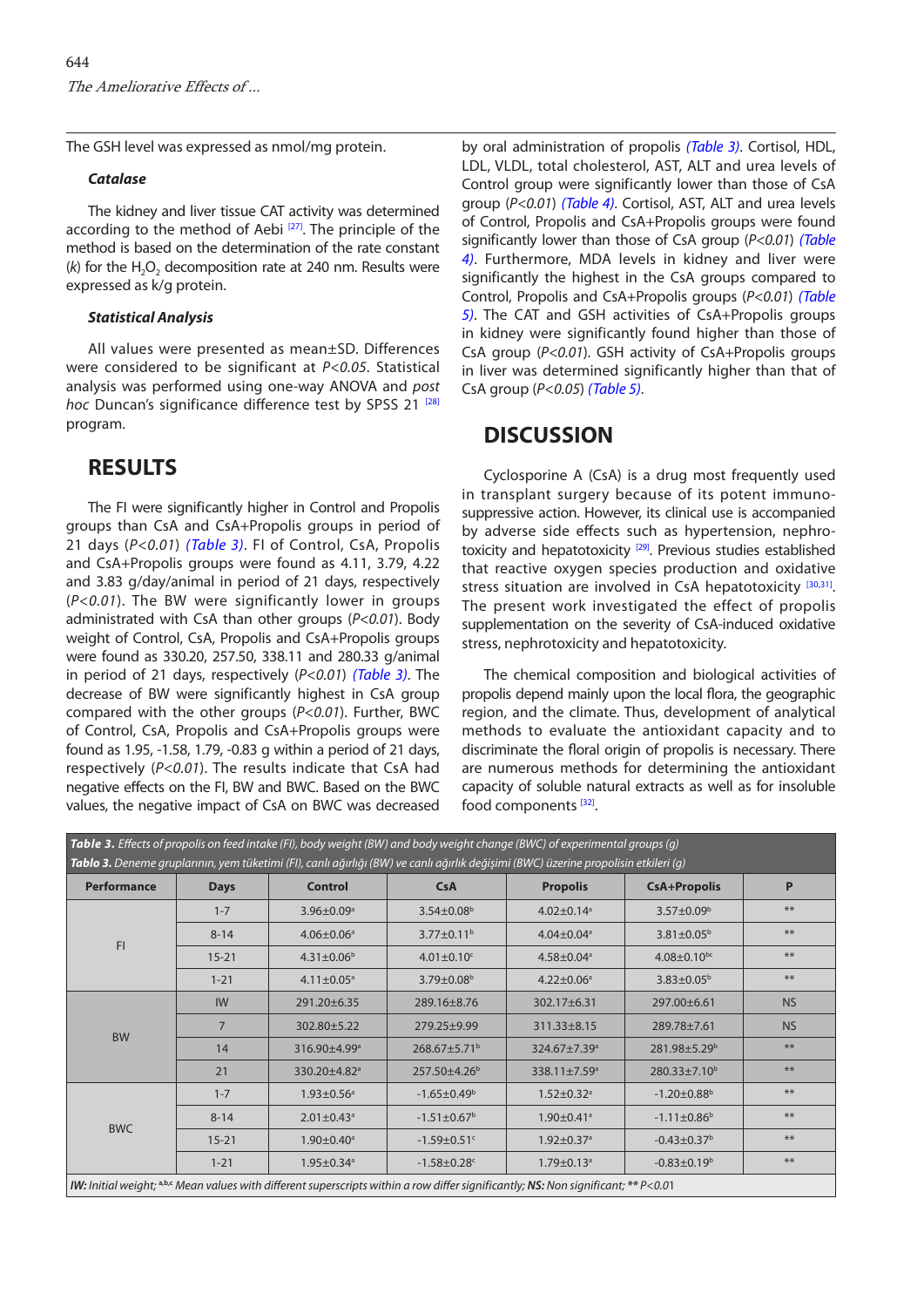# SEVEN, GÜL BAYKALIR TATLI SEVEN, DAĞOĞLU

<span id="page-4-0"></span>

| Table 4. Effects of propolis on some blood parameters of experimental groups                                              |                              |                               |                               |                               |           |  |
|---------------------------------------------------------------------------------------------------------------------------|------------------------------|-------------------------------|-------------------------------|-------------------------------|-----------|--|
| Tablo 4. Deneme gruplarının, bazı kan parametreleri üzerine propolisin etkileri                                           |                              |                               |                               |                               |           |  |
| <b>Parameter</b>                                                                                                          | <b>Control</b>               | CsA                           | <b>Propolis</b>               | <b>CsA+Propolis</b>           | P         |  |
| Glucose (mg/dL)                                                                                                           | $105.67 \pm 3.34$            | $108.33 \pm 5.23$             | $105.50\pm 6.25$              | $105.33 \pm 3.82$             | <b>NS</b> |  |
| Cortisol (ug/dL)                                                                                                          | $0.47 \pm 0.06^{\circ}$      | $0.93 \pm 0.04$ <sup>a</sup>  | $0.53 \pm 0.09^{\rm b}$       | $0.60 \pm 0.07^b$             | **        |  |
| HDL (mg/dL)                                                                                                               | 13.97±0.55c                  | $17.43 \pm 0.49$ <sup>a</sup> | 14.78±0.40bc                  | $16.75 \pm 1.16^{ab}$         | **        |  |
| LDL (mg/dL)                                                                                                               | $5.00 \pm 0.37$ <sup>b</sup> | $12.00 \pm 1.75$ <sup>a</sup> | $7.33 \pm 0.61^b$             | $11.67 \pm 0.42$ <sup>a</sup> | **        |  |
| VLDL (mg/dL)                                                                                                              | $10.00 \pm 1.63^b$           | $14.83 \pm 2.02$ <sup>a</sup> | $9.50 \pm 0.99^{\rm b}$       | $11.50 \pm 1.61^{ab}$         | **        |  |
| Total Cholesterol (mg/dL)                                                                                                 | $29.03 \pm 1.82^b$           | $44.30 \pm 2.57$ <sup>a</sup> | $31.62 \pm 1.72$ <sup>b</sup> | 39.88±1.44 <sup>a</sup>       | **        |  |
| Triglyceride (mg/dL)                                                                                                      | 50.33±8.41 <sup>ab</sup>     | 74.33±10.19 <sup>a</sup>      | 47.50±5.09b                   | 57.33±7.92 <sup>ab</sup>      | $\ast$    |  |
| AST (U/L)                                                                                                                 | 201.17±18.81c                | 398.50 ± 38.51 <sup>a</sup>   | 189.83±16.64c                 | 290.16±17.69 <sup>b</sup>     | **        |  |
| ALT (U/L)                                                                                                                 | $72.00 + 6.32^b$             | $96.83 \pm 2.95^{\circ}$      | $69.84 \pm 3.78$ <sup>b</sup> | 80.16±3.70 <sup>b</sup>       | **        |  |
| Total Protein (g/dL)                                                                                                      | $6.13 \pm 0.06^a$            | $5.55 \pm 0.09$ <sup>c</sup>  | 5.97 $\pm$ 0.07 <sup>ab</sup> | $5.73 \pm 0.09$ bc            | **        |  |
| Albumin (g/dL)                                                                                                            | $3.75 \pm 0.06^a$            | $3.23 \pm 0.08^{\circ}$       | $3.68 \pm 0.06^a$             | $3.53 \pm 0.07$ <sup>a</sup>  | **        |  |
| Urea (mg/dL)                                                                                                              | 58.00±4.21 <sup>b</sup>      | 84.16±6.37 <sup>a</sup>       | $55.33 \pm 1.76^b$            | $60.50 \pm 4.99$ <sup>b</sup> | **        |  |
| Creatinine (mg/dL)                                                                                                        | $0.25 \pm 0.02$              | $0.24 \pm 0.01$               | $0.27 \pm 0.02$               | $0.27 + 0.01$                 | <b>NS</b> |  |
| Globulin (g/dL)                                                                                                           | $2.38 \pm 0.06$              | $2.32 \pm 0.03$               | $2.28 \pm 0.04$               | $2.40 \pm 0.05$               | <b>NS</b> |  |
| a,b,c Mean values with different superscripts within a row differ significantly; NS: Non significant; * P<0.05; ** P<0.01 |                              |                               |                               |                               |           |  |

| <b>Table 5.</b> Effects of propolis on MDA ( $\mu q$ /ml homojenat), CAT ( $k$ /q protein) and GSH (nmol/mq protein) activities of experimental groups<br>Tablo 5. Deneme gruplarının, MDA (µg/ml homojenat), CAT (k/g protein) ve GSH (nmol/mg protein) aktiviteleri üzerine propolisin etkileri |            |                               |                               |                               |                               |      |
|---------------------------------------------------------------------------------------------------------------------------------------------------------------------------------------------------------------------------------------------------------------------------------------------------|------------|-------------------------------|-------------------------------|-------------------------------|-------------------------------|------|
| <b>Tissues</b>                                                                                                                                                                                                                                                                                    |            | Control                       | CsA                           | <b>Propolis</b>               | <b>CsA+Propolis</b>           | P    |
| Kidney                                                                                                                                                                                                                                                                                            | <b>MDA</b> | $1.15 \pm 0.00^4$ c           | $3.03 \pm 0.02$ <sup>a</sup>  | $1.18 \pm 0.002$ <sup>c</sup> | $2.26 \pm 0.06^b$             | **   |
|                                                                                                                                                                                                                                                                                                   | <b>CAT</b> | $5.22 \pm 1.34a$              | $3.24 \pm 0.12$ <sup>c</sup>  | $4.60 \pm 0.39$ <sup>ab</sup> | $4.18 \pm 0.49^b$             | $**$ |
|                                                                                                                                                                                                                                                                                                   | <b>GSH</b> | $64.38 \pm 1.58$ <sup>a</sup> | $31.38 \pm 2.11^b$            | $59.12 + 7.29$ <sup>a</sup>   | $49.93 + 9.21$ <sup>a</sup>   | **   |
| Liver                                                                                                                                                                                                                                                                                             | <b>MDA</b> | $1.14 \pm 0.002$ <sup>c</sup> | $2.43 \pm 0.13$ <sup>a</sup>  | $1.16 \pm 0.009$ <sup>c</sup> | $1.90 \pm 0.016^b$            | **   |
|                                                                                                                                                                                                                                                                                                   | <b>CAT</b> | $4.43 \pm 0.41$ <sup>a</sup>  | $2.72 \pm 0.12$ <sup>c</sup>  | $4.13 \pm 0.42^b$             | $3.64 \pm 0.28$ <sub>bc</sub> | **   |
|                                                                                                                                                                                                                                                                                                   | <b>GSH</b> | $62.30 \pm 2.08$ <sup>a</sup> | 47.17 $\pm$ 1.61 <sup>b</sup> | $61.38 \pm 2.93$ <sup>a</sup> | $55.94 \pm 2.64$ <sup>a</sup> | $*$  |
| $\int$ a,b,c Mean values with different superscripts within a row differ significantly; * P<0.05; ** P<0.01                                                                                                                                                                                       |            |                               |                               |                               |                               |      |

In this study, two methods (CUPRAC and DPPH) were used to determined total antioxidant capacity for propolis. Total antioxidant capacity were investigated to the two different methods which were contained polyphenols (quercetin, catachin, naringenin, ferulic acid, caffeic acid), vitamins (ascorbik acid, α-tocopherol), thiols (glutathione cysteine), plasma antioxidants (uric acid and bilirubin), and synthetics (butylated hydroxy, anisole, tert- butyl, hydroquinone) CUPRAC assay which is based on reduction of Cu+2 to Cu+ by antioxidants. This method is simultaneously cost-effective, rapid, stable, selective and suitable for a variety of antioxidants regardless of chemical type or hydrophilicity<sup>[33]</sup>.

The DPPH method, though simpler and of lower cost, has been reported to be much influenced by light, air oxygen, pH and type of solvent. Since DPPH is essentially soluble in organic solvent media. Flavonoids and other complex phenols generally exhibit moderate-to-slow reaction with DPHH. In this study, it was found higher total antioxidant capacity of propolis by the CUPRAC method than DPHH method *[\(Table 2\)](#page-2-0)*. This may be due to DPPH assay is brings an important limitation to the determination of hydrophilic antioxidants [\[34\]](#page-6-0).

In this study, FI and BW of rats applied CsA decreased significantly in comparison with that of Control in periods of 21 days (*P<0.01*) *[\(Table 3\)](#page-3-0)*. This might be caused due to anorexia as aside effect of CsA [\[35\].](#page-6-0) Supplementation of rats with antioxidant compounds would attenuate partially the side effects of CsA-induced-oxidative stress [\[3\].](#page-5-0) The present study demonstrated that, FI and BW with propolis supplementation in rats applied CsA increased numerically, besides BWC in CsA+Propolis group ameliorated significantly in comparison with that of CsA group (P<0.01). The other a study <sup>[\[36\]](#page-6-0)</sup> demonstrated that the CsA-treated animals lost the BW compared to those treated with control. The decrease in BW was certainly because of a parallel reduction in food intake following CsA administration. Similar finding has been reported in previous publications <sup>[37,38]</sup>. These results are in agreement with the present study. However, an increased metabolic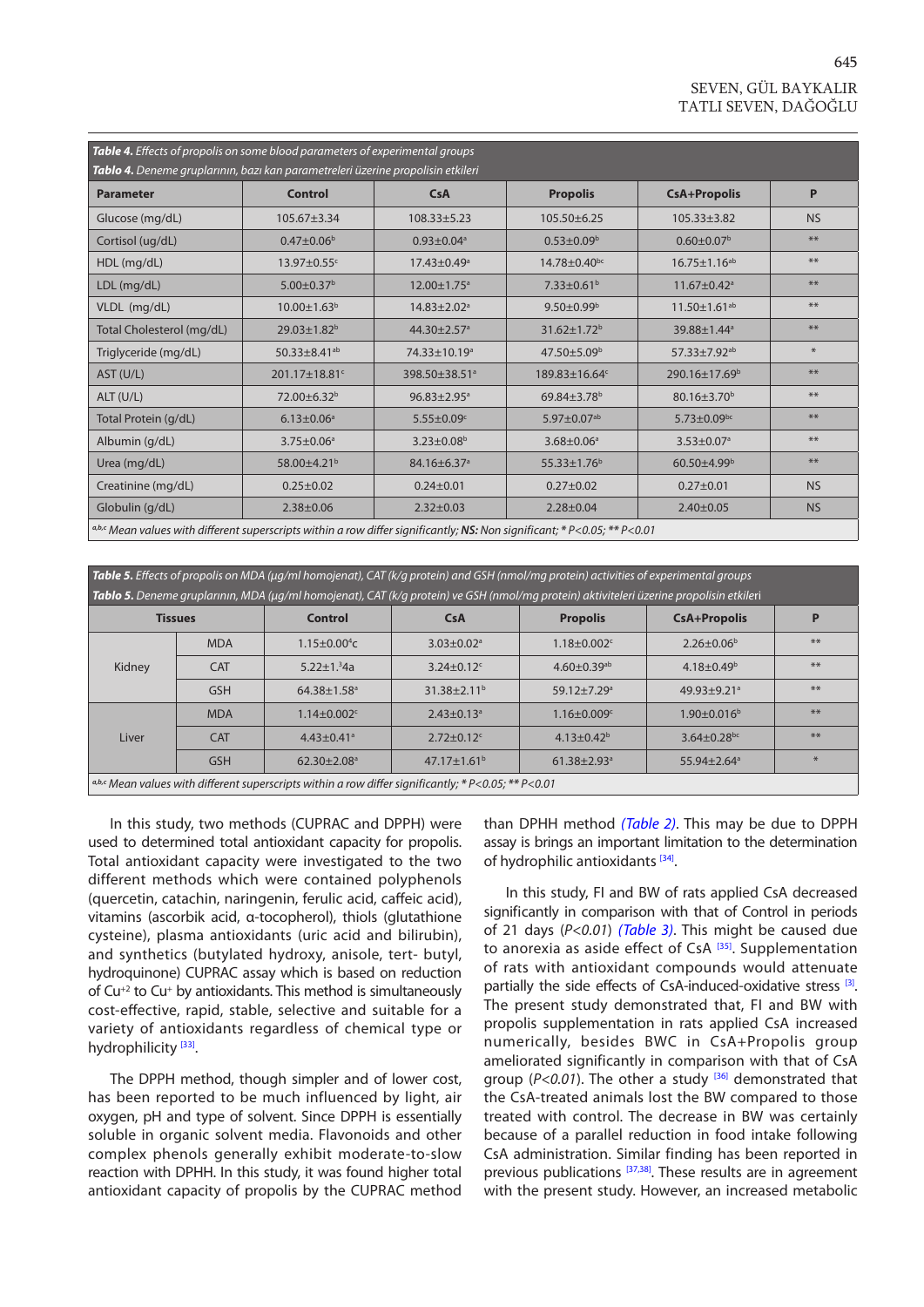<span id="page-5-0"></span>rate caused by the catabolic effect of CsA could not be ruled out because other studies have also reported a decreased BW in CsA-treated rats although the amount of food intake remained unaltered [\[36,39,40\]](#page-6-0). Propolis has delicious substances like resin, wax, honey and vanillin [\[41\]](#page-6-0). In the present study, the attenuate in BWC of CsA+Propolis group could be connected to the tasty characteristic and flavonoid content of propolis *([Table 1, Table 2\)](#page-2-0)*. It could be linked to flavanoids show antioxidant characteristics by chelating with trace elements or radicals [\[42,43\].](#page-6-0)

Nephrotoxicity and hepatotoxisity can be determined via changes in serum biochemical parameters. Hirano et al.<sup>[44]</sup> reported that in nephrotic syndrome patients, serum total and LDL cholesterol concentrations were significantly higher than those of 15 healthy subjects (*P<0.005*). We observed that serum cholesterol parameters (HDL, LDL, VLDL, total cholesterol) *(P<0.01)* and triglyceride *(P<0.05)* of CsA administration in rats increased significantly more than those of Control group  $[44]$ . Glucose and globulin values were similar between all of groups. In this study, CsA induced hepatotoxicity characterized by increased biochemical parameters such as AST and ALT that are indicators of liver toxicity which is in accordance with our study *[\(Table 4\)](#page-4-0)*. The transaminase enzymes such as AST and ALT are the most sensitive markers that play a majör role in the diagnosis of the liver injury. The changes in the levels of transaminases are the indicators of impaired liver function state  $[45,46]$ . Kim et al. $[47]$  have suggested that the significant increase in the activities of hepatic marker enzymes such as AST, ALT and ALP manifested by CsA induced hepatocellular damage. Administration of propolis in rats significantly decreased the activities of AST and ALT (*P<0.01*) *[\(Table 4\)](#page-4-0)*, suggesting that they offer protection by preserving the structural integrity of the hepatocellular membrane against CsA<sup>[48]</sup>. Similarly our study, other researchers showed that the protective effects of caffeic acid phenethyl ester is an active component of propolis obtained from honeybee hives on hepatotoxicity induced by lead acetate [\[49\]](#page-7-0) and nephrotoxicity induced by CsA [\[36\]](#page-6-0). Similarly with present study, other authors <sup>[29,46]</sup> suggested that a significant decrease in serum total proteins associated with a significant elevation in hepatic thiobarbituric acid reactive substances and a decline in GSH, GSH-Px and CAT concentrations. Urea is a waste product made when protein is broken down and it is made in the liver. It is well known that blood urea nitrogen (BUN) measures the amount of urea in blood and increased BUN levels show kidney dysfunction in clinical practices [\[50\].](#page-7-0) We showed that CsA administration caused renal damage, which was reflected by a significant increase in serum urea levels in the CsA group in comparison with Control, Propolis and CsA+Propolis groups (*P<0.01*). In this study, propolis supplementation restored the normal values of some blood parameters (Cortisol, AST, ALT, albumine, urea) which were deteriorated after inoculation of CsA *[\(Table 4\)](#page-4-0)*, similarly to caffeic acid supplementation [\[36\].](#page-6-0)

We observed that the MDA levels in the kidney and liver tissues were significantly higher in the CsA group compared to the Control group (*P<0.01*). Whereas, CsA signeficantly increased kidney and liver (*P<0.01*) MDA, and decreased kidney (*P<0.01*) and liver GSH (*P<0.05*) as well as their CAT (P<0.01) contents [\[36,45,](#page-6-0)[51\]](#page-7-0). Furthermore, GSH activities in kidney and liver along with CAT activity in kidney of CsA+Propolis groups were found significantly higher than CsA group (*P<0.01*). Propolis treatment partially ameliorated the CsA-induced lesions in hepatic and renal tissues. Flavonoids and various phenolics in propolis have been appeared to be capable of scavenging free radicals and thereby defending lipids and other compounds such as vitamin C from being oxidized or destroyed during oxidative damage *[\(Table 3\)](#page-3-0)* [\[7,10\].](#page-6-0) Additionally, flavonoids inhibit lipid peroxidation, platelet aggregation, capillary permeability and fragility, and the activity of enzyme systems including cyclooxygenase and lipoxygenase [\[52\].](#page-7-0) These results clearly demonstrate the important role of oxidative stress and its relation to renal dysfunction and hepatic toxisity and also point out the protective potential of propolis against CsA nephro and hepatic toxicities. At least in part, the protection afforded by propolis is mediated through inhibiting renal and liver lipid peroxidation and increasing or maintaining the GSH and CAT contents in that tissues.

Together, it can be concluded that CsA administration in rats decreases BW and increases oxidative stress in blood and tissues. Propolis appeared to improve reduction in BW and ameliorate the toxicity of CsA by scavenging the free radicals and increasing the antioxidant activities. Therefore, propolis as an antioxidant compound administration might be appropriate to prevent CsA-induced renal and hepatic toxicity in proper dose.

#### **Acknowledgement**

We would like to thank Prof.Dr. Dilek BOYACIOĞLU and Assist.Prof.Dr. Esra ÇAPANOĞLU GÜVEN for compositional analysis of propolis.

#### **REFERENCES**

**1. Sander M, Victor RG:** Hypertension after cardiac transplantation: Pathophysiology and management. *Curr Opin Nephrol Hy*, 4 (5): 443-451, 1995.

**2. Xue H, Buroski RD, McCarron DA, Bennett WM:** Production of contraction in isolated rat aorta by cyclosporin. *Transplantation*, 43 (5): 715-718, 1987.

**3. Rezzani R, Giugno L, Buffoli B, Bonomini F, Bianchi R:** The protective effect of caffeic acid phenethyl ester against cyclosporine A-induced cardiotoxicity in rats. *Toxicology*, 212 (2-3): 155-164, 2005.

**4. Tavares P, Fontes Ribeiro CA, Teixeira F:** Cyclosporin effect on noradrenaline release from the sympathetic nervous endings of rat aorta. *Pharmacol Res*, 47 (1): 27-33, 2003.

**5. Kumano K, Yashida K, Iwamura M, End T, Sakai T, Nakamura K, Kuwoo T:** The role of reactive oxygen species in cyclosporin A induced nephrotoxicity in rats. *Transplantation Proceedings*, 21 (1): 941-942, 1989.

**6. Tatli Seven P:** The effects of dietary Turkish propolis and vitamin C on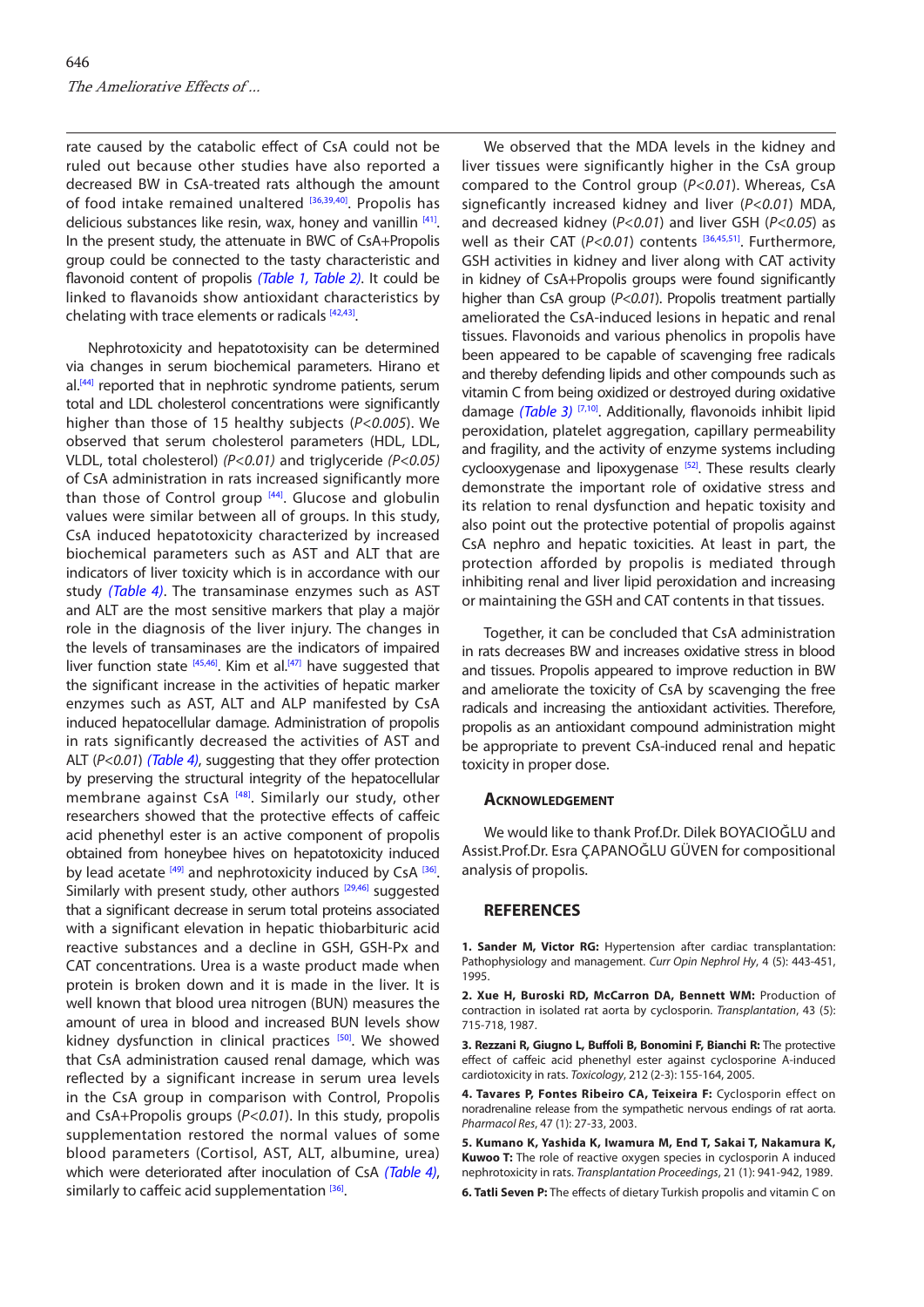<span id="page-6-0"></span>performance, digestibility, egg production and egg quality in laying hens under different environmental temperatures. *Asian-Aust J Anim Sci*, 21 (8): 1164-1170, 2008.

**7. Tatli Seven P, Yilmaz S, Seven I, Cerci IH, Azman MA, Yilmaz M:** The effect of propolis on selected blood indicators and antioxidant enzyme activities in broilers under heat stress. *Acta Vet Brno*, 78, 75-83, 2009.

**8. Halliwell B:** Free radicals, antioxidants, and human disease: Curiosity, cause, or consequence? *Lancet*, 344 (8924): 721-724, 1994.

**9. Seven I, Tatli Seven P, Yilmaz S:** Responses of broilers under cold conditioning (15°C) to dietary triiodothyronine and iodine combined to [antioxidants \(selenium and vitamin C\).](http://vetdergi.kafkas.edu.tr/extdocs/2009_4/499_504.pdf) *Kafkas Univ Vet Fak Derg*, 15 (4): 499-504, 2009.

**10. Tatli Seven P, Yilmaz S, Seven I, Tuna Kelestemur G:** Effects of propolis in animals exposed oxidative stress. **In,** Lushchak VI (Ed): Oxidative Stress-Environmental Induction and Dietary Antioxidants. 267- 288, TECH BOOK (ISBN: 978-953-51-0553-4), Rijeka, Croatia, 2012. DOI: 10.5772/2536.

**11. Burdock GA:** Review of the biological properties and toxicity of bee propolis (Propolis). *Food Chem Toxicol*, 36 (4): 347-363, 1998.

**12. Banskota AH, Tezuka Y, Adnyana IK, Midorikawa K, Matsushige K, Message D, Huertas AA, Kadota S:** Cytotoxic, hepatoprotective and free radical scavenging effects of propolis from Brazil, Peru, the Netherlands and China. *J Ethnopharmacol*, 72 (1-2): 239-246, 2000.

**13. Sathiavelu J, Senapathy GJ, Devaraj R, Namasivayam N:** Hepatoprotective effect of chrysin on prooxidant-antioxidant status during ethanol-induced toxicity in female albino rats. *J Pharm Pharmacol*, 61 (6): 809-817, 2009.

**14. El-khawaga OA, Salem TA, Elshal MF:** Protective role of Egyptian propolis against tumor in mice. *Clin Chim Acta*, 338 (1-2): 11-16, 2003.

**15. Mannaa F, El-Shamy KA, El-Shaikh KA, El-Kassaby M:** Efficacy of fish liver oil and propolis as neuroprotective agents in pilocarpine epileptic rats treated with valproate. *Pathophysiology*, 18 (4): 287-294, 2011.

16. Seo KW, Park M, Song YJ, Kim SJ, Yoon KR: The protective effects of propolis on hepatic injury and its mechanism. *Phytother Res*, 17 (3): 250-253, 2003.

**17. Coneac G, Gafiţanu E, Hădărugă DI, Hădărugă NG, Pînzaru IA, Bandur G, Urşica L, Păunescu V, Gruia A:** Flavonoid contents of propolis from the west side of Romania and correlation with the antioxidant activity. *Chem Bull "POLITEHNICA" Univ (Timisoara)*, 53 (67): 1-2, 2008.

**18. Velioglu YS, Mazza G, Gao L, Oomah BD:** Antioxidant activity and total phenolics in selected fruits, vegetables, and grain products. *J Agr Food Chem*, 46 (10): 4113-4117, 1998.

**19. Kim D, Jeong SW, Lee CY:** Antioxidant capacity of phenolic phytochemicals from various cultivars of plums. *Food Chemistry*, 81 (3): 321-326, 2003.

**20. Rai S, Wahile A, Mukherjee K, Saha BP, Mukherjee PK:** Antioxidant activity of *Nelumbo nucifera* (sacred lotus) seeds. *J Ethnopharmacol*, 104 (3): 322-327, 2006.

**21. Apak R, Guclu K, Ozyurek M, Karademir SE:** Novel total antioxidant capacity index for dietary polyphenols and vitamins C and E, using their cupric ion reducing capability in the presence of neocuproine: CUPRAC method. *J Agr Food Chem*, 52 (26): 7970-7981, 2004.

**22. Ahn MR, Kumazawa S, Usui Y, Nakamura J, Matsuka M, Zhu F, Nakayama T:** Antioxidant activity and constituents of propolis collected in various areas of China. *Food Chemistry*, 101 (4): 1383-1392, 2007.

**23. Bino RJ, de Vos CHR, Lieberman M, Hall RD, Bovy A, Jonker HH, Tikunov Y, Lommen A, Moco S, Levin I:** The light-hyperresponsive *high pigment-2dg* mutation of tomato: Alterations in the fruit metabolome. *New Phytologist*, 166 (2): 427-438, 2005.

24. Candan N, Tuzmen N: Very rapid quantification of malondialdehyde (MDA) in rat brain exposed to lead, aluminium and phenolic antioxidants by high-performance liquid chromatography-fluorescence detection. *NeuroToxicology*, 29 (4): 708-713, 2008.

**25. Ellman GL:** Tissue Sulfhydryl groups. *Arch Biochem Biophys,* 82 (1): 70-77, 1959.

**26. Lowry OH, Rosebrough NJ, Farr AL, Randall RJ:** Protein measurement with the folin phenol reagent. *J Biol Chem*, 193 (1): 265-275, 1951.

**27. Aebi H:** Catalase *in vitro* methods in enzymology. **In,** Willam BJ (Ed): Methods in Enzymology. 121-126, Academic Press. New York, USA, 1984.

**28. SPSS:** IBM SPSS Statistics 21 CLIENT. IBM Corp. (c) Copyright, 2012.

**29. Hagar HH:** The protective effect of taurine against cyclosporine A-induced oxidative stress and hepatotoxicity in rats. *Toxicol Lett*, 151 (2): 335-343, 2004.

**30. Andrés D, Sanz N, Zaragoza A, Alvarez AM, Cascales M:** Changes in antioxidant defense systems induced by cyclosporine A in cultures of hepatocytes from 2- and 12- month-old rats. *Biochem Pharmacol*, 59 (9): 1091-1100, 2000.

**31. Wolf A, Trendelenburg CF, Diez-Fernandez C, Prieto P, Houy S, Trommer WE, Cordier A:** Cyclosporine A-induced oxidative stress in rat hepatocytes. *JPET*, 280 (3): 1328-1334, 1997.

**32. Ca˘ta˘lin Mot A, Silaghi-Dumitrescu R, Saˆrbu C:** Rapid and effective evaluation of the antioxidant capacity of propolis extracts using DPPH bleaching kinetic profiles, FT-IR and UV-vis spectroscopic data. *J Food Compos Anal*, 24 (4-5): 516–522, 2011.

**33. Gülçin I, Bursal E, Sehitoğlu MH, Bilsel M, Gören AC:** Polyphenol contents and antioxidant activity of lyophilized aqueous extract of propolis from Erzurum, Turkey. *Food Chem Toxicol*, 48 (8-9): 2227-2238, 2010.

**34. Ozyurek M, Guclu K, Apak R:** The main and modified CUPRAC methods of antioxidant measurement. *TrAC*, 30 (4): 652-664, 2011.

**35. Phillips A, Wainberg MA, Coates R, Klein M, Rachlis A, Read S, Shepherd F, Vellend H, Walmsley S, Halloran P, Fanning M:** Cyclosporineinduced deterioration in patients with AIDS. *CMAJ*, 140 (12): 1456-1460, 1989.

**36. Wongmekiat O, Gomonchareonsiri S, Thamprasert K:** Caffeic acid phenethyl ester protects against oxidative stress-related renal dysfunction in rats treated with cyclosporin A. *Fund Clin Pharmacol*, 25 (5): 619-626, 2011.

**37. Tariq M, Morais C, Sobki S, Al Sulaiman M, Al Khader A:** Nacetylcysteine attenuates cyclosporin-induced nephrotoxicity in rats. *Nephrol Dial Transplant*, 14 (4): 923-929, 1999.

**38. Wongmekiat O, Thamprasert K:** Investigating the protective effects of aged garlic extract on cyclosporin-induced nephrotoxicity in rats. *Fundam Clin Pharmacol*, 19 (5): 555-562, 2005.

**39. Mohamadin AM, El-Beshbishy HA, El-Mahdy MA:** Green tea extract attenuates cyclosporine A-induced oxidative stress in rats. *Pharmacol Res*, 51 (1): 51-57, 2005.

**40. Wongmekiat O, Leelarugrayub N, Thamprasert K:** Beneficial effect of shallot (*Allium ascalonicum L.*) extract on cyclosporin nephrotoxicity in rats. *Food Chem Toxicol*, 46 (5): 1844-1850, 2008.

**41. Shalmany SK, Shivazard M:** The effect of diet propolis suplementation on Ross broiler chicks performance. *IJPS*, 5 (1): 84-88, 2006.

**42. Seven I, Aksu T, Tatli Seven P:** The effects of propolis and vitamin c supplemented feed on performance, nutrient utilization and carcass characteristics in broilers exposed to lead. *Livest Sci*, 148 (1-2): 10-15, 2012.

**43. Tatli Seven P, Seven I, Yilmaz M, Şimşek ÜG:** The effects of Turkish propolis on growth and carcass characteristics in broilers under heat stress. *Anim Feed Sci Technol*, 146 (1-2): 137-148, 2008.

**44. Hirano T, Kawamura T, Fukuda S, Kohsaka S, Yoshikawa N, Yoshida M, Oka K:** Implication of cholesterol in cyclosporine pharmacodynamics in minimal change nephrotic syndrome. *Clin Pharmacol Ther*, 74 (6): 581- 590, 2003.

**45. Pari L, Sivasankari R:** Effect of ellagic acid on cyclosporine A-induced oxidative damage in the liver of rats. *Fundam Clin Pharmacol*, 22 (4): 395- 401, 2008.

**46. Zhong Z, Li X, Yamashina S, von Frankenberg M, Enomoto N, Ikejima K, Kolinsky M, Raleigh JA, Thurman RG:** Cyclosporine A causes a hypermetabolic state and hypoxia in the liver: Prevention by dietary glycine. *J Pharmacol Exp Ther*, 299 (3): 858-865, 2001.